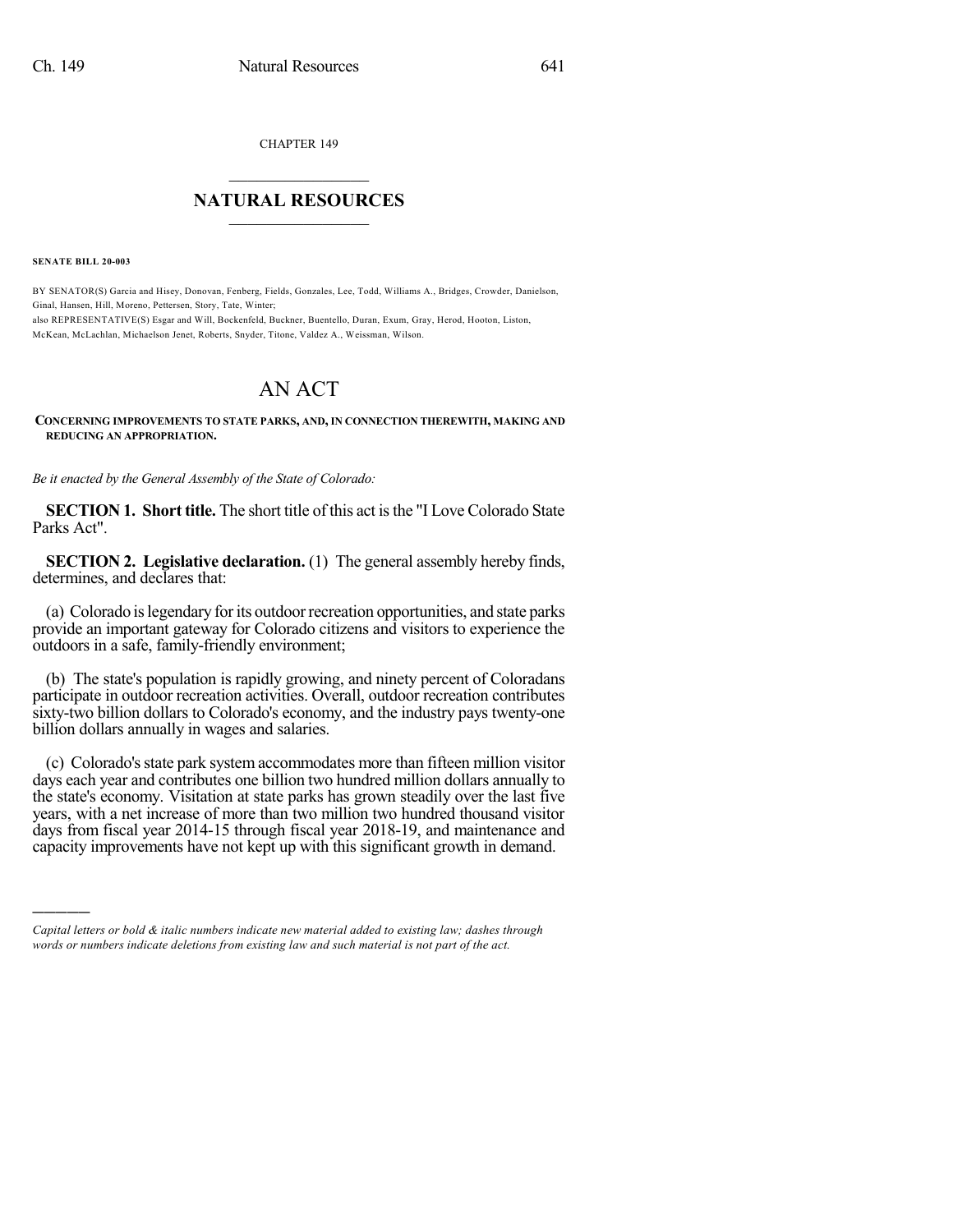642 Natural Resources Ch. 149

(d) To address these visitation challenges, Senate Bill 18-143, the "Hunting, Fishing, and Parks for Future Generations Act" enacted in 2018, set a goal for Colorado Parks and Wildlife to identify and plan the development of a new state park. Colorado has not opened a new state park since Staunton State Park in 2013, and the state park system has lost acreage in the past decade.

(e) The Fishers Peak property in Las Animas county wasidentified asColorado's next state park through a partnership between the city of Trinidad, Great Outdoors Colorado, The Nature Conservancy, The Trust for Public Land, and Colorado parks and wildlife. The property provides an iconic backdrop to the city of Trinidad and presents a rare opportunity to benefit the local economy, achieve landscape-level conservation, and provide recreational access to more than thirty square miles of public land.

(f) In addition to developing new state parks, Colorado parks and wildlife must prevent Colorado's existing forty-one state parks from being "loved to death" by investing in infrastructure and maintenance to improve the visitor experience and increase capacity.

**SECTION 3.** In Colorado Revised Statutes, 24-75-302, **amend** (2)(hh) and  $(2)(ii)$ ; and **add**  $(2)(11)$  as follows:

**24-75-302. Capital construction fund - capital assessment fees- calculation - information technology capital account.** (2) The controllershall transfer a sum as specified in this subsection (2) from the general fund to the capital construction fund as money becomes available in the general fund during the fiscal year beginning on July 1 of the fiscal year in which the transfer is made. Transfers between funds pursuant to this subsection (2) are not appropriations subject to the limitations of section 24-75-201.1. The amounts transferred pursuant to this subsection (2) are as follows:

(hh) For the 2019-20 fiscal year, one hundred seventy-eight thousand four hundred seventy-one dollars pursuant to H.B. 19-1250, enacted in 2019; and

(ii) For the 2019-20 state fiscal year, one hundred ten thousand six hundred fifty-two dollars pursuant to S.B. 19-172, enacted in 2019; AND

(ll) FOR THE 2020-21 STATE FISCAL YEAR, ONE MILLION DOLLARS UNDER S.B. 20-003, ENACTED IN 2020.

**SECTION 4.** In Colorado Revised Statutes, **add** 33-9-113 as follows:

**33-9-113. Parks andwildlife commissionduties- gifts, grants, and donations for Fishers Peak state park - funding needs reporting - repeal** (1) THE COMMISSION SHALL SEEK, ACCEPT, AND EXPEND GIFTS, GRANTS, OR DONATIONS FROM PRIVATE OR PUBLIC SOURCES FOR THE PURPOSES OF DEVELOPING AND IMPROVING FISHERS PEAK STATE PARK.

(2) BY DECEMBER 1, 2020, THE COMMISSION SHALL SUBMIT A REPORT TO THE GENERAL ASSEMBLY DETAILING STATE PARK FUNDING NEEDS AND SHORTFALLS.